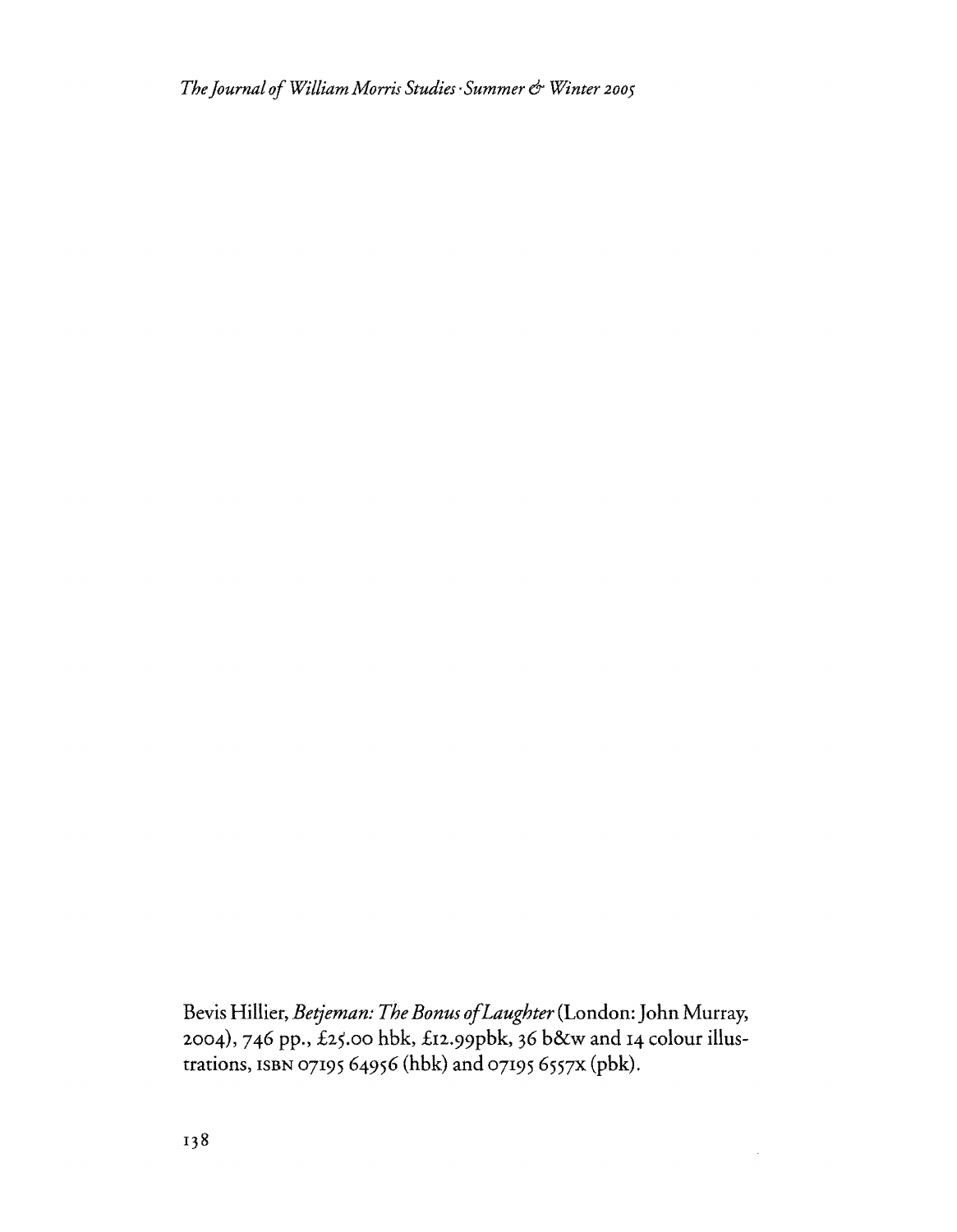Peter Draper, ed., *Reassessing Nikolaus Pevsner* (Aldershot: Ashgate, 2004),262 pp., £55.00 hbk, 45 b&w illustrations, ISBN 07546 35821.

THE FORMS IN WHICH these most recent accounts of the two contrasting pillars of Victorian Society are presented are wonderfully appropriate: the concluding volume of Bevis Hillier's immensely detailed life of John Betjeman (1906–1984), and a volume of academic essays about Nikolaus Pevsner (1902-1983). There seems no point now in trying to decide which of the two made the greater contribution to the development of interest in Victorian culture: we can salute the remarkable achievements of both.

What Betjeman contributed, as Hillier shows in extraordinary detail, was enthusiasm, based on extensive knowledge and deep affection for the English past. Hillier spent twenty eight years on the three volumes of this biography; this final one takes us from 1960 to Betjeman's death in 1984. Hillier successfully employs what he calls the 'tectonic' method, with each of the thirty chapters devoted to a particular aspect of Betjeman's life. This enables the reader to maintain a clear sense of the range of Betjeman's achievements, alongside an account of his private life. Through his poetry (Poet Laureate from 1972), his journalism and his television programmes Betjeman played an important role in English cultural life, helping to encourage an affectionate view of aspects previously neglected or derided, like Victorian architecture and life in the suburbs. He was an immensely sociable man, so that the book deploys a rangeofinteresting characters from Barry Humphries to Mary Wilson, Tom Driberg to John and Myfanwy Piper, Osbert Lancaster to Mervyn Stockwood, and less public figures like Jonathan Stedall and Reg Read, with all of whom he is shown in lively and often highly entertaining interaction. Not that the more sombre side of the story is downplayed: Hillier also shows Betjeman's periods of dejection and sadness, the problems of his marriage, and his struggle to hold on to his religious faith. All in all, Hillier's is a major achievement, effectively conveying his affection for its subject. My only reservation concerned the Epilogue; it seemed to me that it was counter-productive to argue directly with critics of Betjeman's poetry; the evaluation of Betjeman's work conveyed throughout the text would have been better left to speak for itself. There are a number of good photographs, including the jolly one on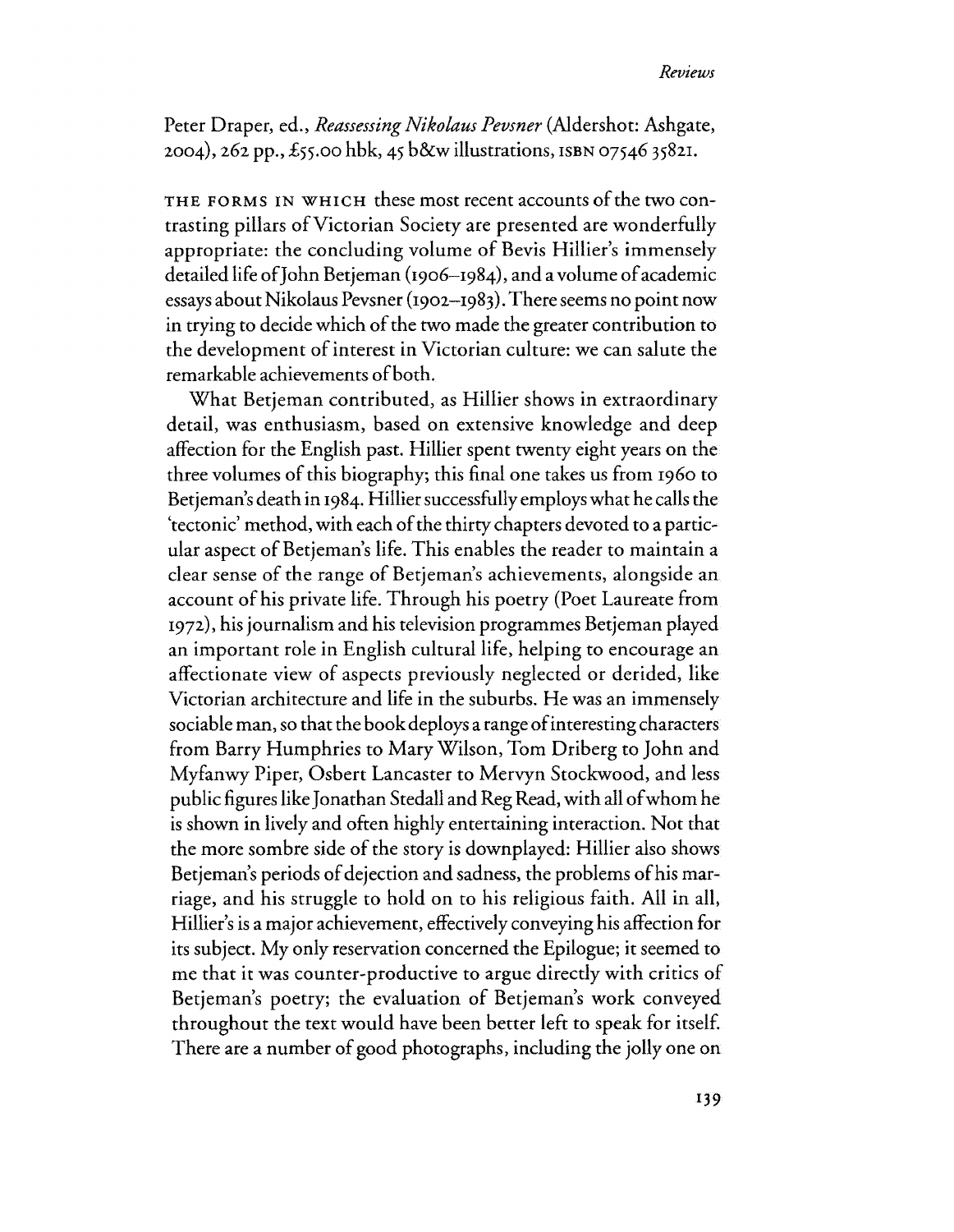the cover, and one in colour of the Bedford Park battle, with Pevsner holding a banner saying 'Norman Shaw is Specially Nice'.

Morris features occasionally in these pages. The second chapter is devoted to the founding of the Victorian Society in 1958, and to Betjeman's difficult relationship to Pevsner – one gets the impression that academics were onlya rung orso higher on Betjeman'sladder than local-government officials. It is interesting to learn that at the preliminary meeting convened by Betjeman's friend the Countess of Rosse in Stafford Terrace two topics for discussion were whether the Society should be set up independently or as a branch of the SPAB, and what its relations should be to the (recently established) William Morris Society. Speaking for the latter, R. C. H. Briggs stated that he feared 'some overlapping ... and the splintering of effort', though he also pointed out that Morris had 'rebelled against much that he found in Victorian England'. In the lively poem that Peter Clarke wrote about the occasion, 'MacaulayHelpsto Found theVictorian Group', we find the following lines (Kenneth Clark and Pevsner had been unable to attend the meeting, while Betjeman evidently played the role of lionheart by his rousing speech):

Supported (though by proxy) by Sir Kenneth and 'The Dok' – See our Lion-Heart arouses us: 'The Foe is at the Gate!' Will you let the Pass be sold? Fight as Morris fought of old To save our priceless heritage before it's all too late!

Hillier gives us a good deal of information about the Victorian Society, and particularly its early campaigns, which began with two defeats - over Euston Arch and the Coal Exchange - before its success over Bedford Park. Betjeman had been concerned over the Coal Exchange before the Victorian Society was formed, and had arranged to speak there to the SPAB in 1957, when he remarked: '1 wonderwhat Morris would have said ifhe had known the SPAB was ever going to meet in a building put up in 1847. I think he would have said, "It's all right if it's a good building". We know how Morris tests one ... This surprisingly light, airy, fantastic, imaginative interior is what he would have liked ... Let us not write the Victorians off as no good'. Part of Betjeman's persuasiveness shows in his confident assertion about Morris's taste. Hillier devotes chapter II to 'The Battle for Bedford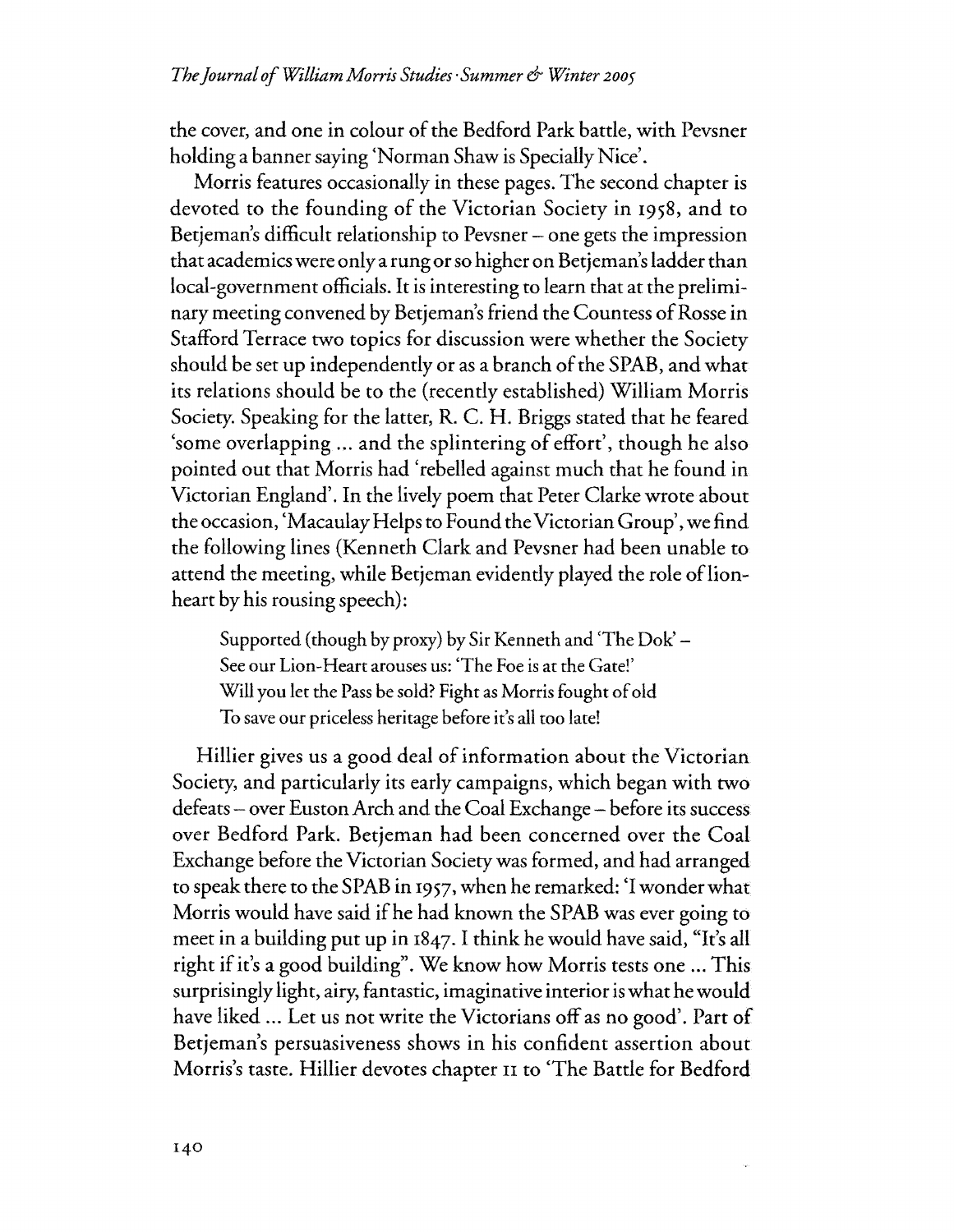Park', which began in 1963 when there were plans to demolish some of the original houses and replace them with flats, and culminated in the official listing of 356 houses at Grade II in 1967; Betjeman's poem 'Narcissus' is a pleasing evocation of the spirit of Bedford Park, with its 'De Morgan lustre glowing round the hearth'. One of the very few occasions when Hillier fails to give any details is in his account of Betjeman's *1960s*travels, where he simplystates: 'In 1969, after a trip to Iceland following in the footsteps ofWilliam Morris,John again went to Spain  $\ldots$  ("Out of the ice-box into the fire," he commented)'. It is hard to imagine Betjeman in Iceland; from Hillier's account it is clear that there was nothing of the Puritan in him to respond to the simplicity of the culture that so drew Morris.

*Reassessing Nikolaus Pevsner* derives from a conference held in July 2002. The lucid Introduction, by Paul Crossley, gives a survey of Pevsner's life and achievements, including a summary of the argument of*Pioneers oftheModern Movement,* as it was known in 1936, the book that showed Pevsner's early interest in Morris. It also shows how dur.. ing the War years when he was writing for the *Architectural Review*, Pevsner expanded his point of view to take account of the English picturesque as seen in garden design and in vernacular craft work. Crossley ends with an eloquent tribute: 'Everyone in England who loves architecture is in Pevsner's debt'. Most of the following 12 chapters substantiate this and other relevant claims, but there are a number of surprises on the way, particularly in the contributions about Pevsner's early years. Ute Engel, in discussing the German context in which Pevsner formed his ideas, shows his debt to Wilhelm Pinder, who supported the Nazis in the *1930S.* She argues that he had formed his idea of the Modern Movement by as early as 1931, when he contrasted the aestheticism of Le Corbusier with the social responsibility ofWaiter Gropius, and that his beliefin 'community and collectivism' led him, as late as May 1933, to support the Nazi line expounded by Goebbels - against Furtwangler, the Jewish conductor who had protested against the expulsion from Germany of German-Jewish musicians - that art must be subordinate to politics. By this time his family was already experiencing the persecution that would lead him to exile in England in 1935. Even in his 1940 book*AcademiesofArt, Past*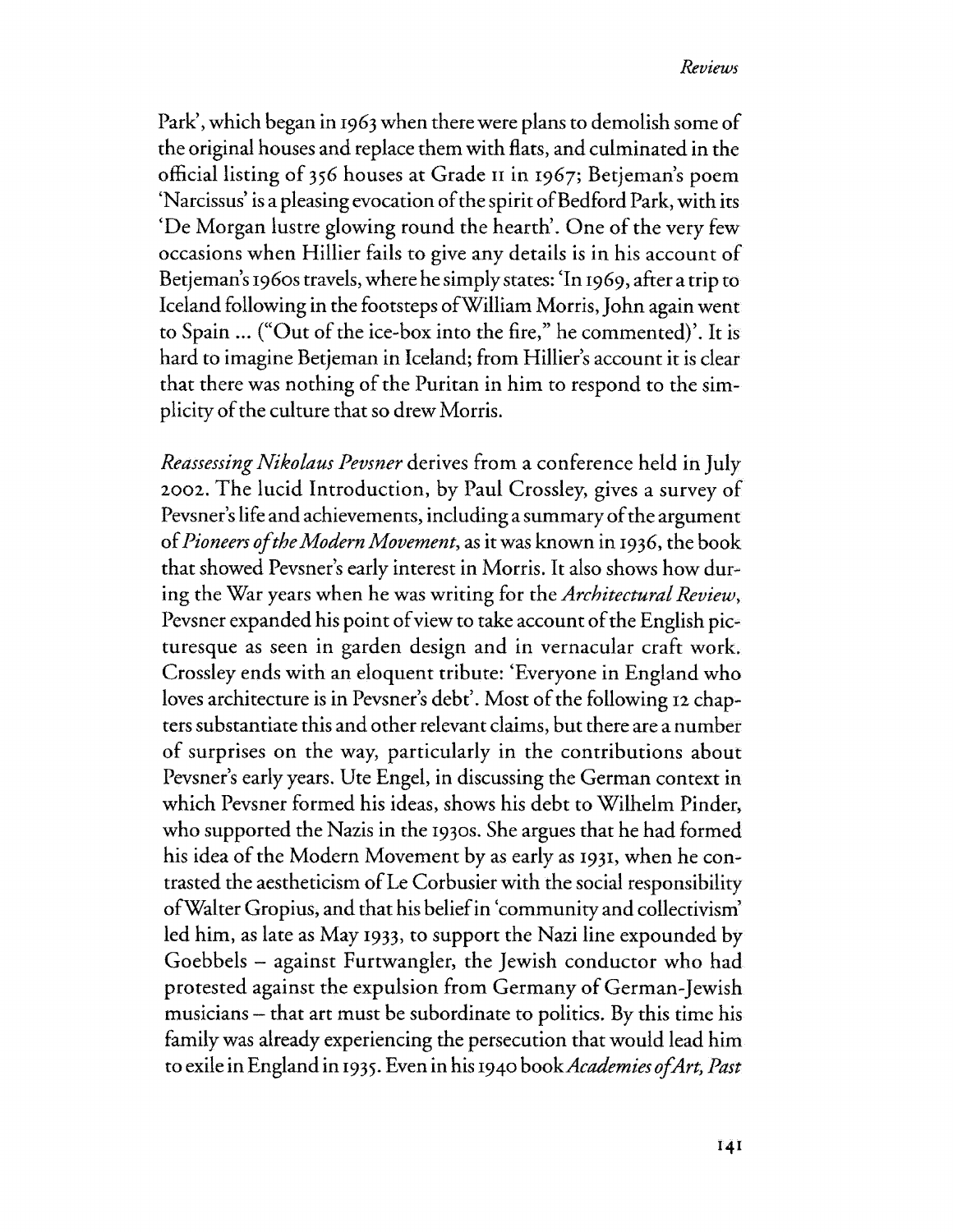*andPresent,* Pevsner asserted that 'a school such as the Bauhaus is certainly only possible as a State school, and  $can - of course - only be suc$ cessfully run by one strong personality'  $-$  a passage which he left unchanged in the 1973 edition. Similarly, Stefan Muthesius, in the most challenging chapter in the book, draws attention to an article which Pevsner- amazingly- published in a German academic journal in 1936, which Muthesius describes as 'a kind of sociologising addendum to the Pioneers book ofthe same year'. In this article (in German, here translated by Muthesius) Pevsner discussed Morris's decision to become an artist, but emphasised that this was to be an artist of a particular kind, not, in Pevsner's translated words, 'a freely creating individual who only lives for the designing of his own feelings, but as a servant to the most useful tasks which serve the general populace: as architect'. Similarly, in a lecture to the Royal Society ofArts in London in 1936, he claimed that as a result of the new stress on the crafts in Germany, that countrynow appeared 'nearertoWilliam Morris... and further away from Gropius than parliamentary England and fascist Italy'. Muthesius remarks that we need more biographical information to be able to explain these utterances, which seem so extraordinary today, but that this is simply not available to us. None of the other articles throws light on this perplexing aspect of the early Pevsner. I was stuck by the fact that Pevsner at no point seems to have shown any interest in or knowledge of Marxism or the Soviet Union, (neither appears in the index), in relation to which we might find such an emphasis on the communal at that period more intelligible.

The positive aspects of Pevsner's achievement come out in the other contributions, which cover his work as general editor of the Pelican History of Art Series, his accounts of nineteenth-century architectural writers, his significance for medieval studies in Britain, his interest in Englishness and his ideas on industrial design. Although no specific article is devoted to it, the Penguin Buildings of England series is the evident key text. The important part played by Allen Lane of Penguin books is succinctly recorded in a reminiscence by Pevsner. Lane asked Pevsner what he would like to do by way of publications after the King Penguin series, and Pevsner sketched out his ideas of both the History ofArt and the Buildings ofEngland series, each likely to run to over 40 volumes: 'Allen said, yes, we can do both, and that was the end of the meeting'.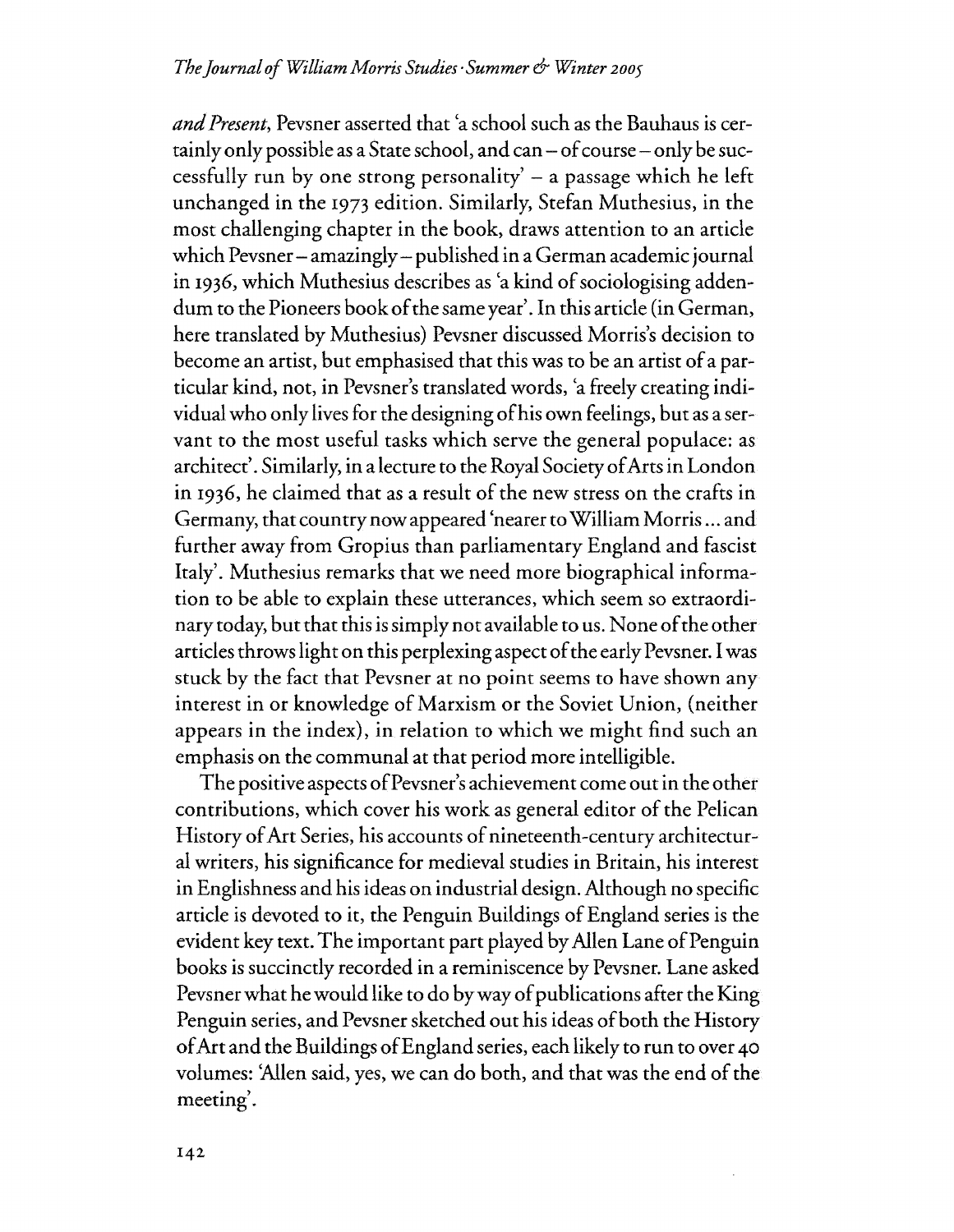Pevsner's encounter with English culture seems to have been central for his development away from the severity ofhis early commitment to the Modernism of the Bauhaus. Lynne Walker discusses what she calls 'the remarkable series ofarticles' written by Pevsner under the nom de plume of Peter F. Donner in the wartime *Architectural Review* with the running title 'Treasure Hunt'. In these articles, readers' attention was drawn to the interesting features of the ordinary architecture around them, much of it necessarily Victorian, and Walker relates them to Pevsner's later work for the Victorian Society in the field of preservation. Andrew Causey discusses the Reith Lectures of 1955, which were published as *The Englishness ofEnglishAtt*in the following year. In this book, as Causey notes, 'Pevsner left his audience in no doubt that the picturesquewas England's biggest contribution to the visual arts'.This was the principle that enabled him to expand his aesthetic beyond Modernism, although he never faltered in his admiration for that movement. This point is expanded in Michela Rosso's contribution, 'The Rediscovery of the Picturesque'. In this area, Ian Christie develops a lively argument about *The Englishness ofEnglish Art* as a riposte both to Bloomsbury Francophilia and to English downplaying of the visual. He relates the book illuminatingly to contemporary developmentsin what has come to be known as 'cultural criticism', referring to E. P. Thompson's *William Morris*, as well as to the work of Richard Hoggart and Raymond Williams, though pointing out that, with the exception of John Berger, the New Left was never visually orientated. Gillian Naylor provides a characteristically clear account of Pevsner's ideas on industrial design in Britain, especially though hisinfluence on Michael Farr, author of*Design in BritishIndustry* in 1955, and the book ends with Nigel Whiteley's account of the complex relationship between Pevsner and his student, and later critic, Reyner Banham.

What part did Morris play in Pevsner's overall thinking? Itwould be interesting to take this question further. In *Pioneers ofthe Modern Movement,* Morris is presented as part of the dialectic that brings Modernism into existence. Later, he and the Arts & Crafts play their part in the English tradition that Pevsner defines and upholds. Alexandrina Buchanan remarks on the Morrisian concern at the centre of*Pioneers:* 'What business have we with art at all, unless all can share it?' Then, towards the end of her contribution, she refers to Morris as Pevsner's 'hero', and quotes his much later remark, of 1972,